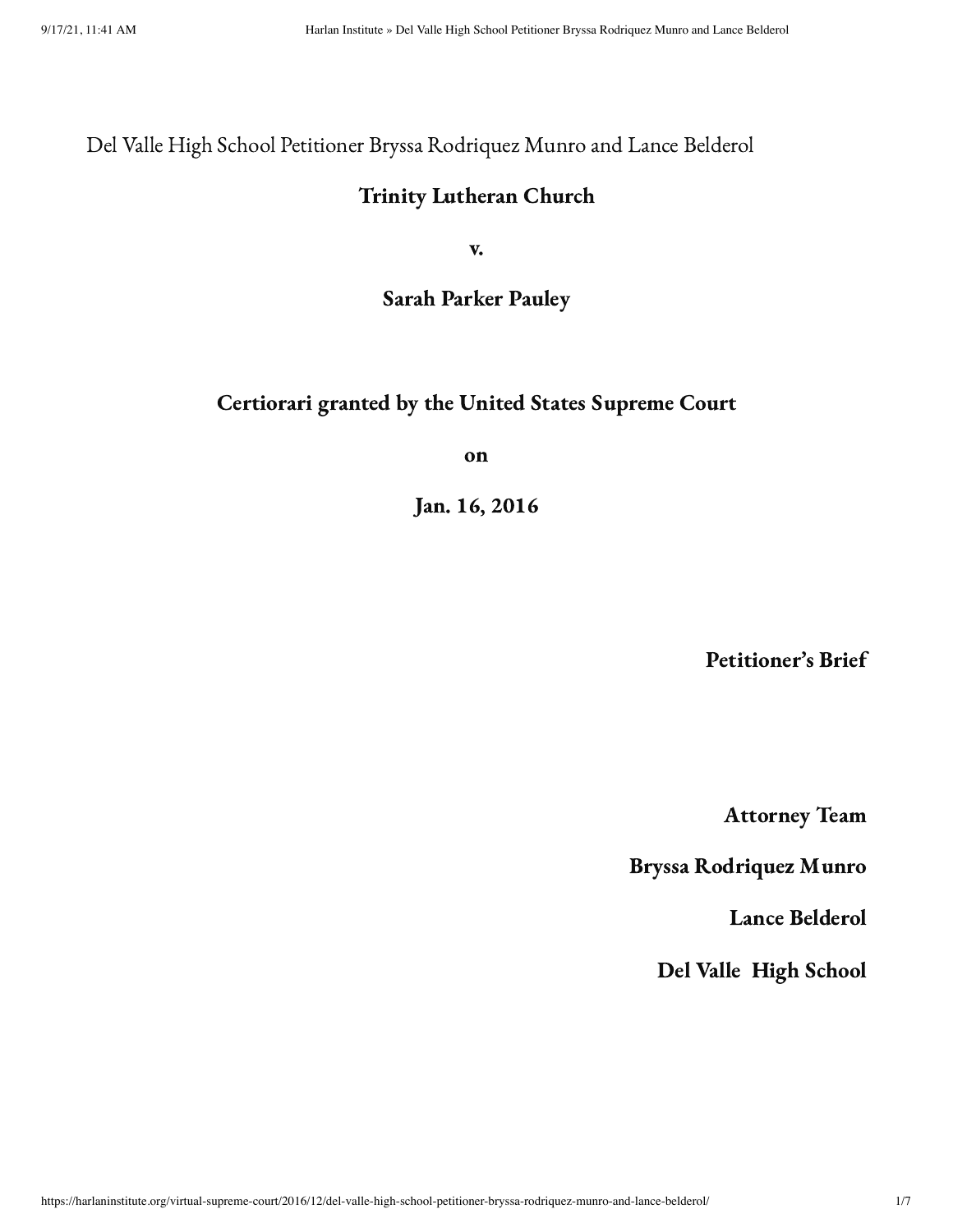**Cases** 

Bradford <sup>v</sup> Roberts (1899) Burwell v. Hobby Lobby 573, (2014) Everson <sup>v</sup> Board of Education OF Ewing Township, <sup>330</sup> U.S. <sup>1</sup> (1947) Hein v. Freedom From Religion Foundation, <sup>551</sup> U.S. <sup>587</sup> (2007) Zobrest v. Catalina Foothills School District (1993)

Statues, Laws, Constitutions, Correspondence Article I, § 7 of the Missouri Constitution Missouri Non-Profit Corporation Laws <sup>2016</sup> Missouri DNR Playground Scrap Tire Surface Material Grant Thomas Jefferson Letter To The Danbury Ministerial Alliance U.S. Constitution U.S. 1st Amendment U.S. 10th Amendment

present four arguments in this legal brief to fully negate the idea that funding a playground associated with a Trinity Lutheran Church Inc. violated the Establishment Clause of the First Amendment. In fact, the concept that one could establish a religion by creating a playground is not only absurd, it not based solidly upon the U.S. Constitution.

#### Facts of the Case

Trinity Lutheran Church (Trinity) in Columbia, Missouri, manages a licensed preschool and daycare called The Learning Center. This center is located at 2201 W Rollins Road in Columbia. Trinity Lutheran Church Of Columbia, Missouri, Inc. is a Missouri Non-Profit Corporation filed on November 8, 1954. The company's filing status is listed as Good Standing and its File Number is N 00033214. Trinity Lutheran Church Inc. also has a Missouri State license # 000171522 to operate a Day Care Center for up to 96 children ages six months to six years of age from 6 am to 9 pm Monday to Friday. The daycare center was founded as a non-secular non-profit, but later became a part of Trinity Lutheran Church Inc in 1985. As a part of a Missouri Non-Profit Corporation they follow an open admissions policy, where anyone can enroll, regardless of their faith. They provide a service for the community and because of the service they perform as well as their hours of operation, the need for physical fitness and outdoor activities is an essential aspect of their service to their patrons as well as to the community.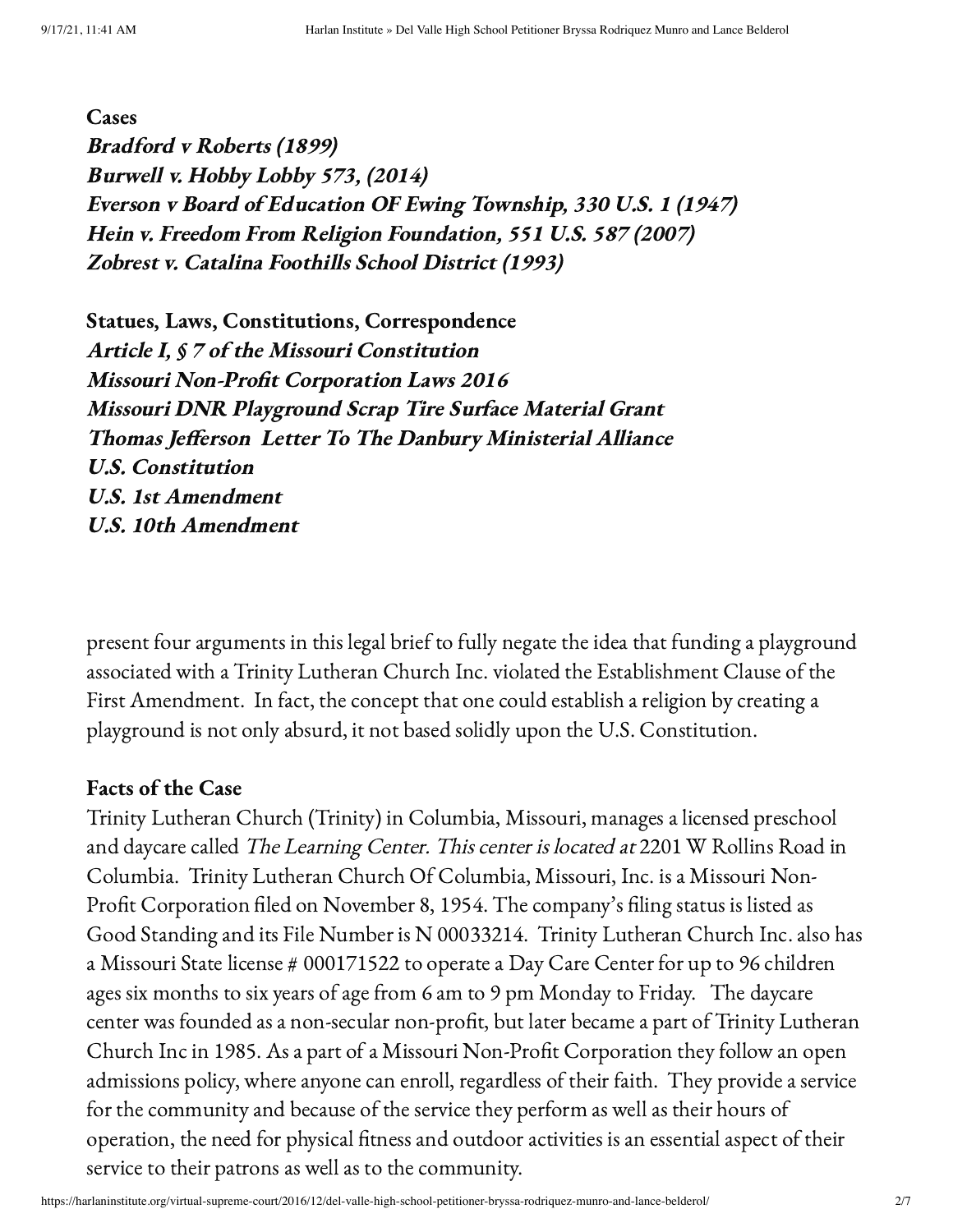The Missouri Department of Natural Resources (DNR), a state agency, offers Playground Scrap Tire Surface Material Grants. This grant funds qualifying organizations to purchase recycled tires to resurface their playgrounds. In 2012, Trinity Lutheran Church Inc applied for a grant, disclosing that the school and daycare were a part of the Missouri Non-Profit Corporation. Although the Non-Profit Corporation was otherwise qualified for the grant, DNR denied their application because of **Article I, § 7 of the Missouri Constitution**, which provides: "no money shall ever be taken from the public treasury, directly or indirectly, in aid of any church, section or denomination of religion."

Trinity Lutheran Church Inc sued and argued that denying their application violated the Equal Protection Clause of the Fourteenth Amendment as well as the First Amendment's protections of freedom of religious exercise and speech. The district court dismissed the case, finding that Trinity did not present a valid case, or state a claim. Today in this Court, Trinity Lutheran Church asks that they be awarded a grant because being a Missouri Non-Profit Corporation they cannot be discriminated against. By discriminating against one Missouri Non-Profit Corporation you are effectively diminishing the rights of all Missouri Non-Profit Corporations. They have been a duly licensed Missouri Non-Profit Corporation for over sixty five years and they have been a duly licensed Day Care Provider for over thirty years. They provide the community with tremendous service Monday through Friday and their hours of operation from six in the morning to nine in the evening would allow for greater use of playground equipment then most of the other grantees.

## Arguments

# 1. Trinity Lutheran Church Inc., Is a Missouri Non Profit Corporation And As Such Deserves To Be Treated As A Duly Established Non Profit Corporation

First, the argument that Trinity Lutheran Church Inc, a Missouri Non-Profit Corporation since November 8, 1954 # N 00033214 could not either receive a grant from The Missouri Department of Natural Resources (DNR) is something that should be looked at here. The State argued that the DNR could not give Trinity Lutheran Church Inc, a Missouri Non Profit Corporation, a playground grant (Playground Scrap Tire Surface Material Grants) simply because the name Trinity Lutheran Church actually proves the reason why that is discriminatory. Cross apply the fact that Trinity Lutheran Church Inc has been a Missouri Non- Profit Corporation since November 8, 1954- well over sixty years. By not allowing one Missouri Non- Profit Corporation to apply for a grant- you have in effect discriminated against the entity simply because you do not like or want their Corporation to obtain the grant. This is not only discriminatory it is against the  $14^{\rm th}$  amendment please cross apply **Burwell v. Hobby Lobby 573, 2014.** The Court ruled in Burwell that Corporation were indeed persons and as such had rights. Realizing that Trinity Lutheran Church Inc was originally a Church but effectively after November 8, 1954 it became a Non- Profit Corporation with all of the rights of a Corporation according to the State of Missouri and applying the ruling in **Burwell v Hobby Lobby.** To deny Trinity Lutheran Church their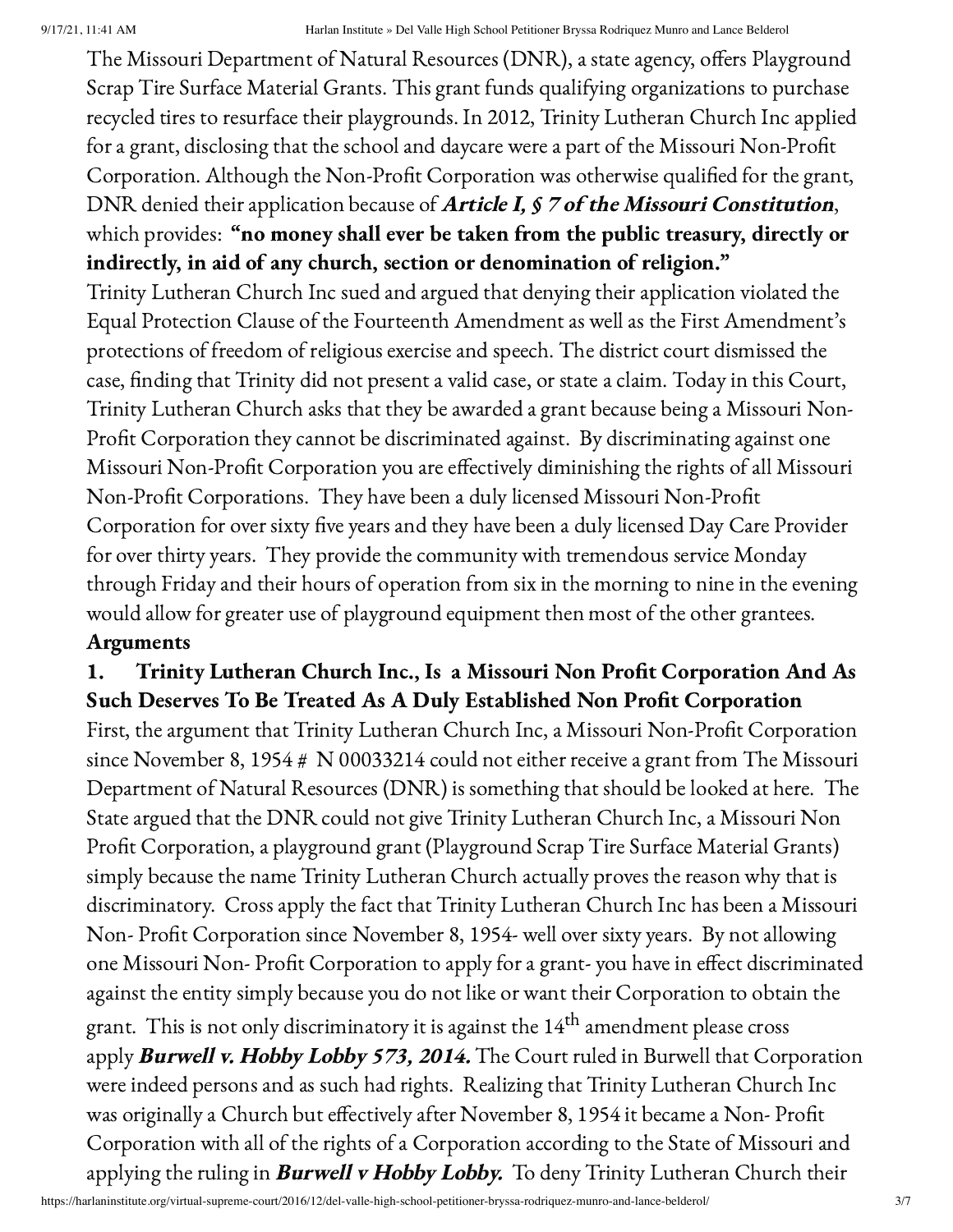day in court because they were a Church has effectively denied Trinity Lutheran Church Inc had been operating in the state of Missouri as Non Profit Corporation for more than sixty years and should have as a Corporation been able to qualify for a grant.

# 2. Because of Non Profit Corporation Status Denial Of A Grant As Establishment Of A Religion

Second, the argument that giving money to a Church is against the Missouri Constitution is something that we both agree upon. Article I, § 7 of the Missouri Constitution, which provides: "No money shall ever be taken from the public treasury, directly or indirectly, in aid of any church, section or denomination of religion." This argument follows with the first argument and is based upon the fact that Trinity Lutheran Church is a Church. However as one can clearly see that Trinity Lutheran Church Inc. is a Missouri Non Profit Corporation duly licensed by the State # N 00033214. As such, the State is arguing that they cannot give money to a Church negates as well as undermines the concept that State of Missouri over sixty years ago has recognized that they were no longer a Church but they were a Non Profit Corporation. This was established by the State of Missouri on November 8, 1954 and has been effect ever since. Technically speaking, the State of Missouri would be awarding grant money to a Non Profit Corporation not a Church. Therefore, according to the rules of Missouri, Article I, § 7 would not apply here. If Article I, § 7 would apply here, the State of Missouri would in effect have taken out their ability to create or regulate businesses within their State. This would be granted to the State of Missouri under the U.S. Constitution's Tenth Amendment. If the State of Missouri indeed had the power to grant Trinity Lutheran Church Non Profit Corporation status on November 8, 1954, then technically they cannot come back sixty years later and discriminate against this status. If they continue to argue this point, they have effectively proven that they are discriminating proving the petitioner's claim. Also cross apply the rest of Missouri Constitution, Article I, Section 7 which states, "That no money shall ever be taken from the public treasury, directly or indirectly, in aid of any church, sect, or denomination of religion, or in aid of any priest, preacher, minister or teacher thereof, as such; and that no preference shall be given to nor any discrimination made against any church, sect, or creed of religion, or any form of religious faith or worship." Clearly since Trinity Lutheran Church is Non Profit Missouri Corporation and as such cannot be discriminated against- Missouri Constitution, Article I, Section 7 could not apply because if you applied it here you would be discriminating against Non Profit Corporations.

# 3. Missouri Department of Natural Resources Playground Scrap Tire Grant Allows Non Profit Corporations To Apply

Third, the argument that Trinity Lutheran Church Inc, a Missouri Non Profit Corporation could not apply or should not apply for a Playground Scrap Tire Surface Material Grant is quickly negated if you closely look at the State of Missouri Department of Natural Resources Application Instructions. At the beginning of this form it states under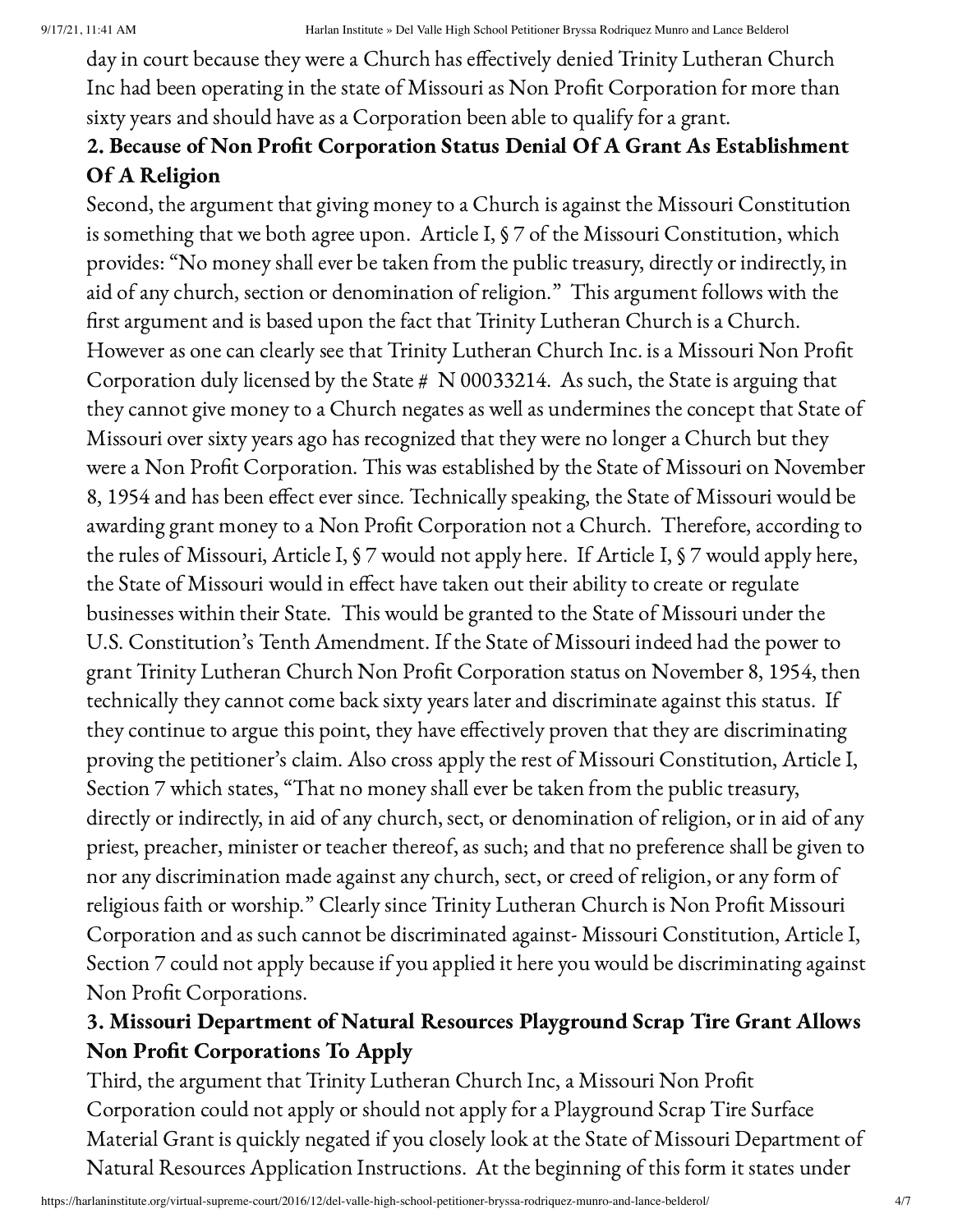the heading of Who may apply for a scrap tire surface material grant it clearly states that groups who could apply for the grant are: "Public school districts, private schools, park districts, non-profit day care centers, other non-profit entities and governmental organizations other than state agencies are eligible to submit applications. Privately owned, residential backyard areas and private in-home day care centers are not eligible." Note that non-profit day care centers are allowed to apply. Trinity Lutheran Church Inc. is a Missouri Non Profit Corporation that runs a Day Care Center. As such, Trinity Lutheran Church Inc. should have been allowed to apply and receive a Missouri DNR Playground Scrap Tire Surface Material Grant. In the Instructions form on page 2 it stated that Due to a Missouri Supreme Court ruling, religious based organizations may be eligible for a grant if: 1. The applicant is not owned or controlled by a church, sect or denomination of religions

and the grant would not directly aid any church, sect or denomination of religion.

2. The applicant's mission and activities are secular (separate from religion; not spiritual) in nature.

3. The grant will be used for secular (separate from religion; not spiritual) purposes rather than for sectarian (denominational, devoted to a sect) purposes.

Cross apply the Bradford v Roberts 1899 ruling which allowed federal government's funding of a hospital because even though the hospital was owned and staffed by a religious order, its primary function was to provide secular health care services. Then in Zobrest v.

Catalina Foothills School District (1993) the Court ruled that the Establishment Clause allowed the government to provide a sign-language interpreter for a hearing-impaired student during instruction at his religious high school. If you could use public funds in a religious high school to help out a person, why could you not use public funds for a playground for a Day Care Center?

Here the problem becomes clear- this is discrimination. 1) Trinity Lutheran Church Inc is a Missouri Non Profit Corporation and has functioned as such since November 8, 1954. As a Non-Profit Corporation they are not a Church. They are legally a Non Profit Organization and as such they own a Day Care Center. This Day Care Center has been operating for more than thirty years now Monday through Friday from the hours of six in the morning to nine at night. They are licensed to watch up to ninety six children from ages of six months to six years of age. 2) Trinity Lutheran Church Inc. is a Missouri Non Profit Corporation and as such purpose it's not religious but to obey the laws of Missouri. If you deny this and say that it is religion- why would the State of Missouri license them? If they licensed them then wouldn't put the State of Missouri under violation of the First Amendment- separation of church and state. 3) The grant will be used for a playground for the children who the Non Profit Day Care Center watches Monday through Friday.

# 4. The Actual Meaning of the Separation Of Church And Establishment Of Religion Are Not Correctly Applied In This Case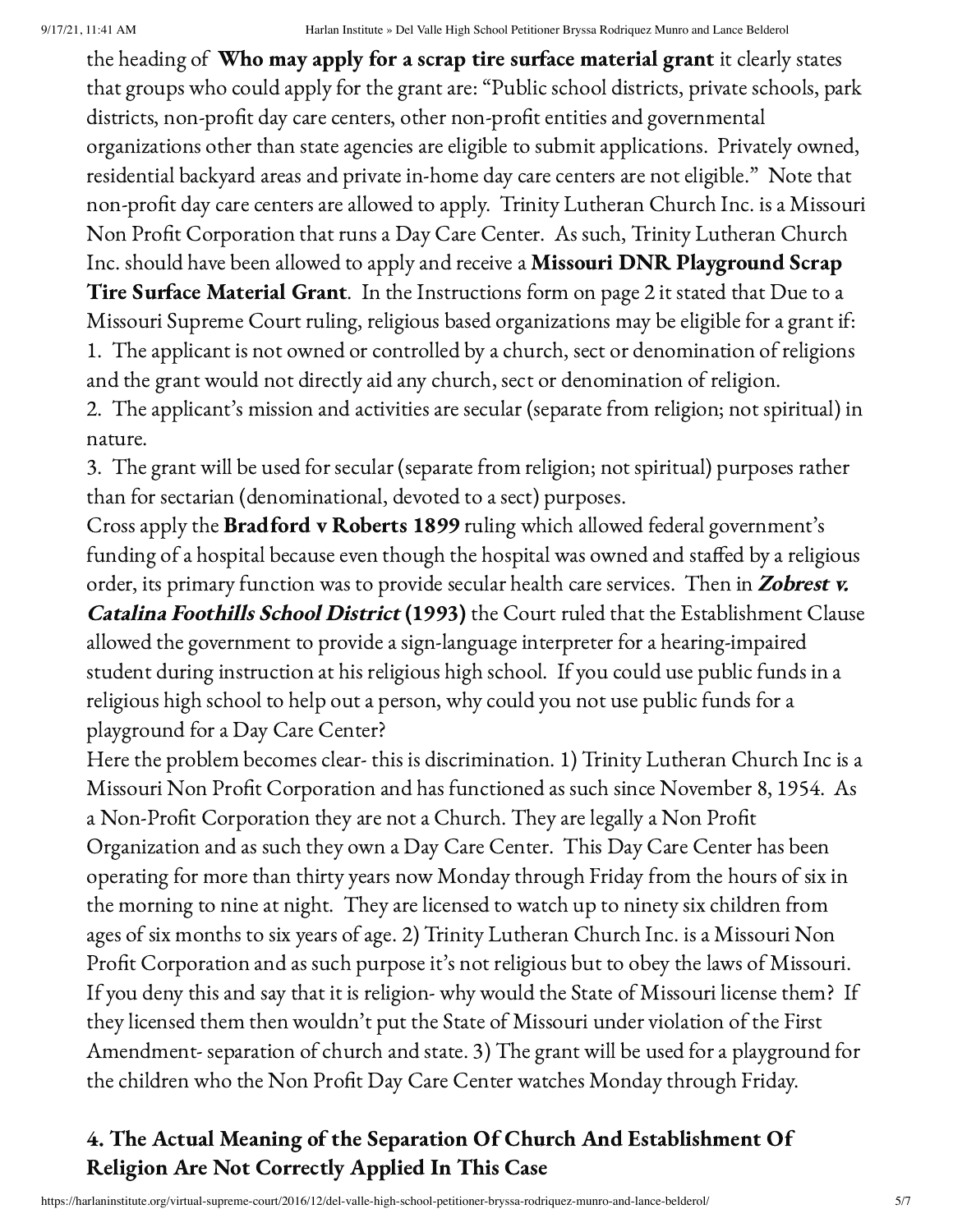9/17/21, 11:41 AM Harlan Institute » Del Valle High School Petitioner Bryssa Rodriquez Munro and Lance Belderol

Fourth, there is the argument of the Separation of Church and State. This argument was based upon the landmark case Everson <sup>v</sup> Board of Education OF Ewing Township, <sup>330</sup> U.S. <sup>1</sup> (1947). This case quotes from a letter that President Thomas Jefferson wrote to the Danbury Minister's Alliance, "Believing with you that religion is a matter which lies solely between Man & his God, that he owes account to none other for his faith or his worship, that the legitimate powers of government reach actions only, & not opinions, I contemplate with sovereign reverence that act of the whole American people which declared that their legislature should "make no law respecting an establishment of religion, or prohibiting the free exercise thereof," thus building a wall of separation between Church & State. Adhering to this expression of the supreme will of the nation in behalf of the rights of conscience, I shall see with sincere satisfaction the progress of those sentiments which tend to restore to man all his natural rights, convinced he has no natural right in opposition to his social duties."

The real problem here is that Jefferson was telling the concerned Minister that the USFG was not interested the affairs of the Church. The USFG would not interfere with the local Church. However, ever since Everson it appears that USFG would actually interfere with a local Church by not allowing that Church the ability to apply for grant for a playground. Is this not what Jefferson said the Government would not do?

In Everson v. Board of Education of Ewing Township, 330 U.S. 1 (1947), the Court held

1. The expenditure of tax raised funds thus authorized was for a public purpose, and did not violate the due process clause of the Fourteenth Amendment.

2. The statute and resolution did not violate the provision of the First Amendment (made applicable to the states by the Fourteenth Amendment) prohibiting any "law respecting an establishment of religion."

Trinity Lutheran Church Inc., a Missouri Non Profit Corporation would use the funds for the grant for playground for the children enrolled in the day care program. Therefore, these funds would not violate any due process clause of the  $14^{\rm th}$  amendment by giving them a grant and if a grant was denied, they would actually be in violation of the due process clause of the 14<sup>th</sup> amendment.

The First Amendment states that Congress shall make no law respecting an establishment of religion, or prohibiting the free exercise thereof; or abridging the freedom of speech, or of the press; or the right of the people peaceably to assemble, and to petition the Government for a redress of grievances.

Clearly Congress is the only one by law that is forbidden to establish a religion and since the Trinity Lutheran Church Inc, is a Missouri Non Profit Corporation and not either Congress or a Church, giving money to this entity would be not against the First Amendment. Please also cross apply **Burwell v. Hobby Lobby 573, 2014** and note since